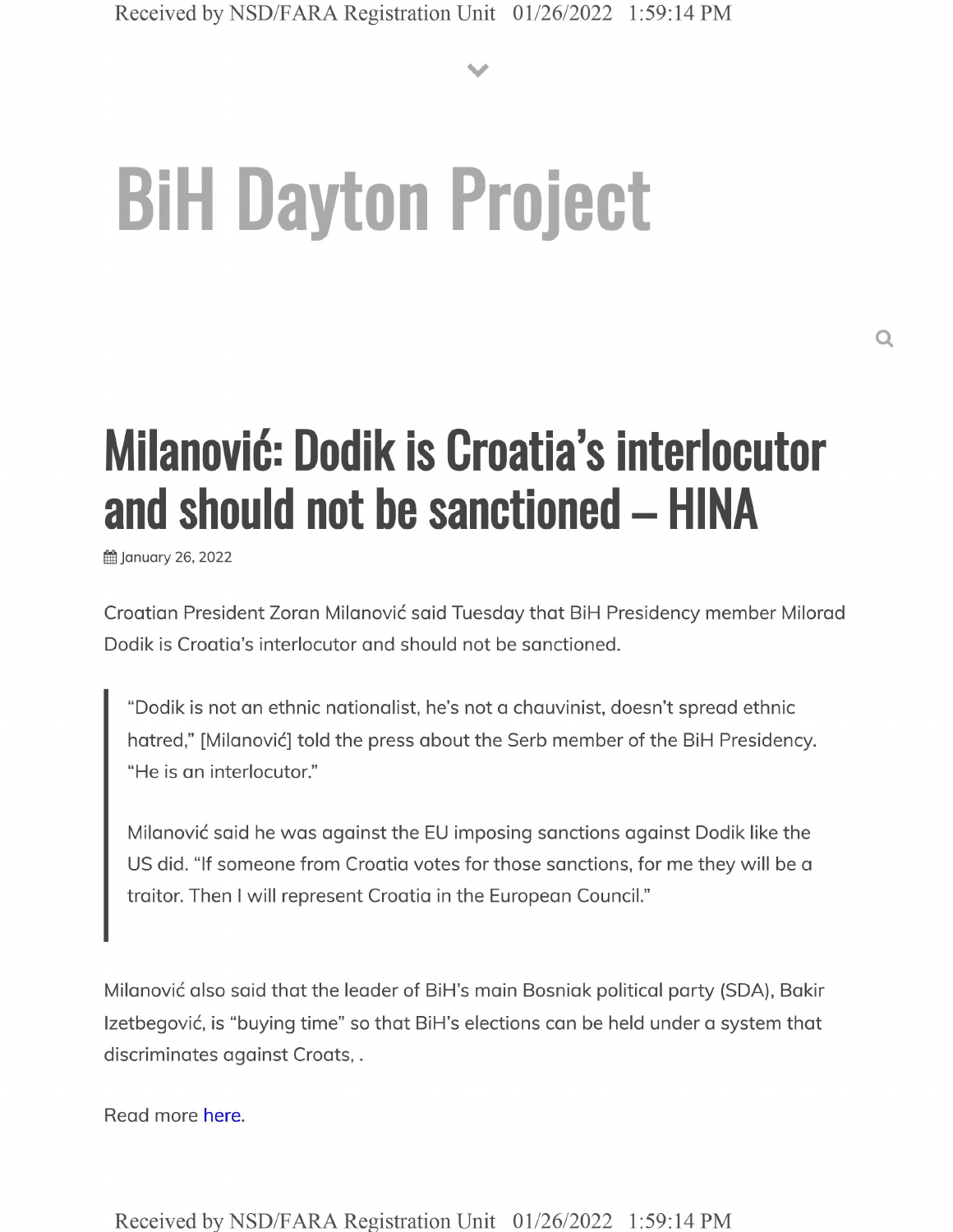Received by NSD/FARA Registration Unit 01/26/2022 1:59:14 PM

« Croatian FM: EU must send strong message to those halting BiH's election reform - HINA

Covic: Reaching agreement on election reform would relax relations in FBiH -

Nl/Anadolu »

## **RELATED POSTS**



**Palmer, Eichhorst: Electoral reform crucial for overcoming BiH political crisis - N1 ill** January 26, 2022



**Covic: Reaching agreement on election reform would relax relations in FBiH - Nl/Anadolu i**January 26, 2022

Received by NSD/FARA Registration Unit 01/26/2022 1:59:14 PM